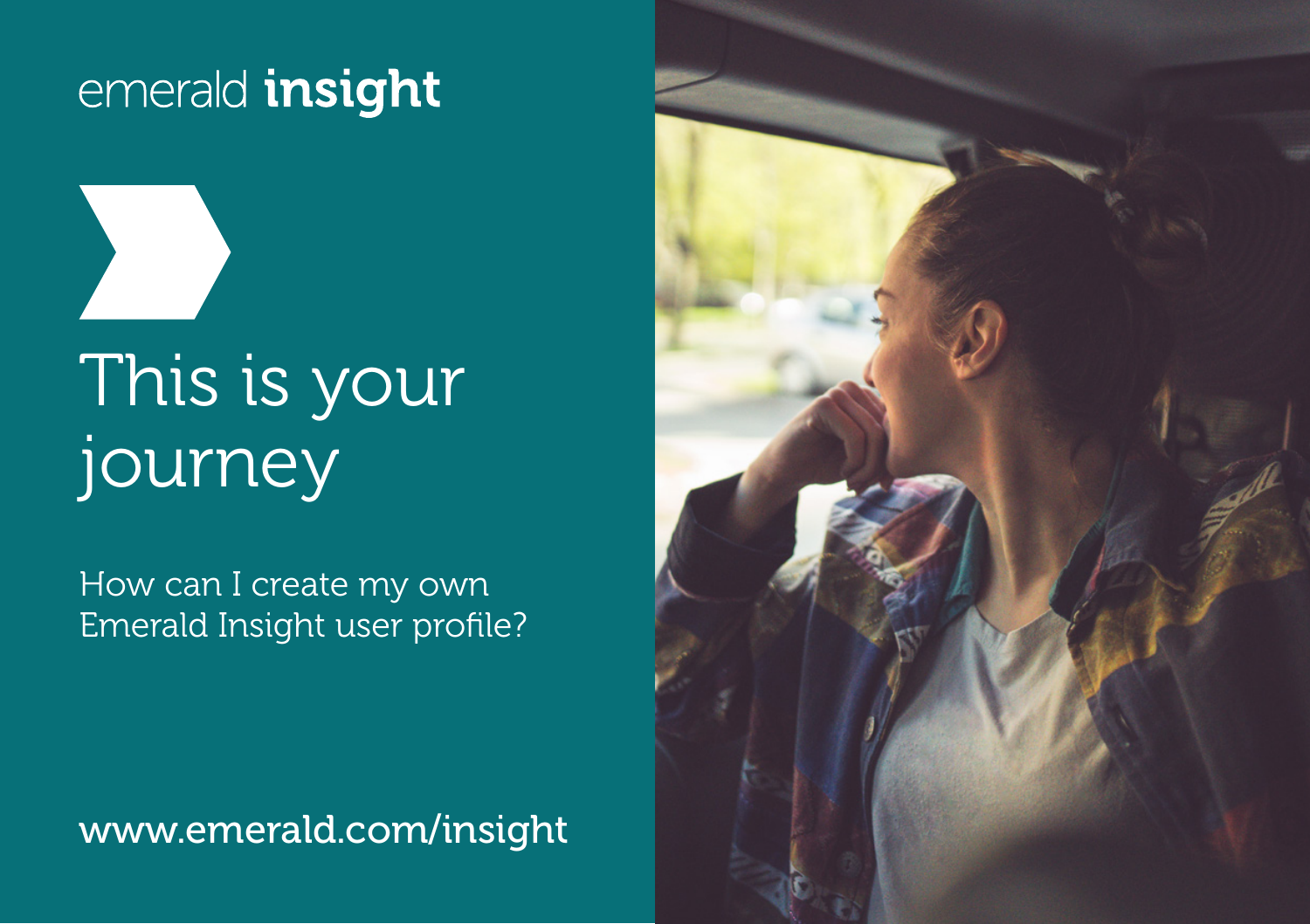### Profile guide

### How can I tailor my journey with a user profile?

With a user profile you can set up content alerts and save searches to review later. In some cases, a user profile is used to access content that you are entitled to through your institution.

#### Registering a new profile

#### [emerald.com/insight/register](https://www.emerald.com/insight/register)

Anyone can create a profile on Emerald Insight and it is quick and easy. But remember, a user profile doesn't enable instant and automatic access to content (unless using it with an OAN, see next page). To access content, you must also be authenticated via your institution's chosen method.

1. From the Homepage select 'Register'.

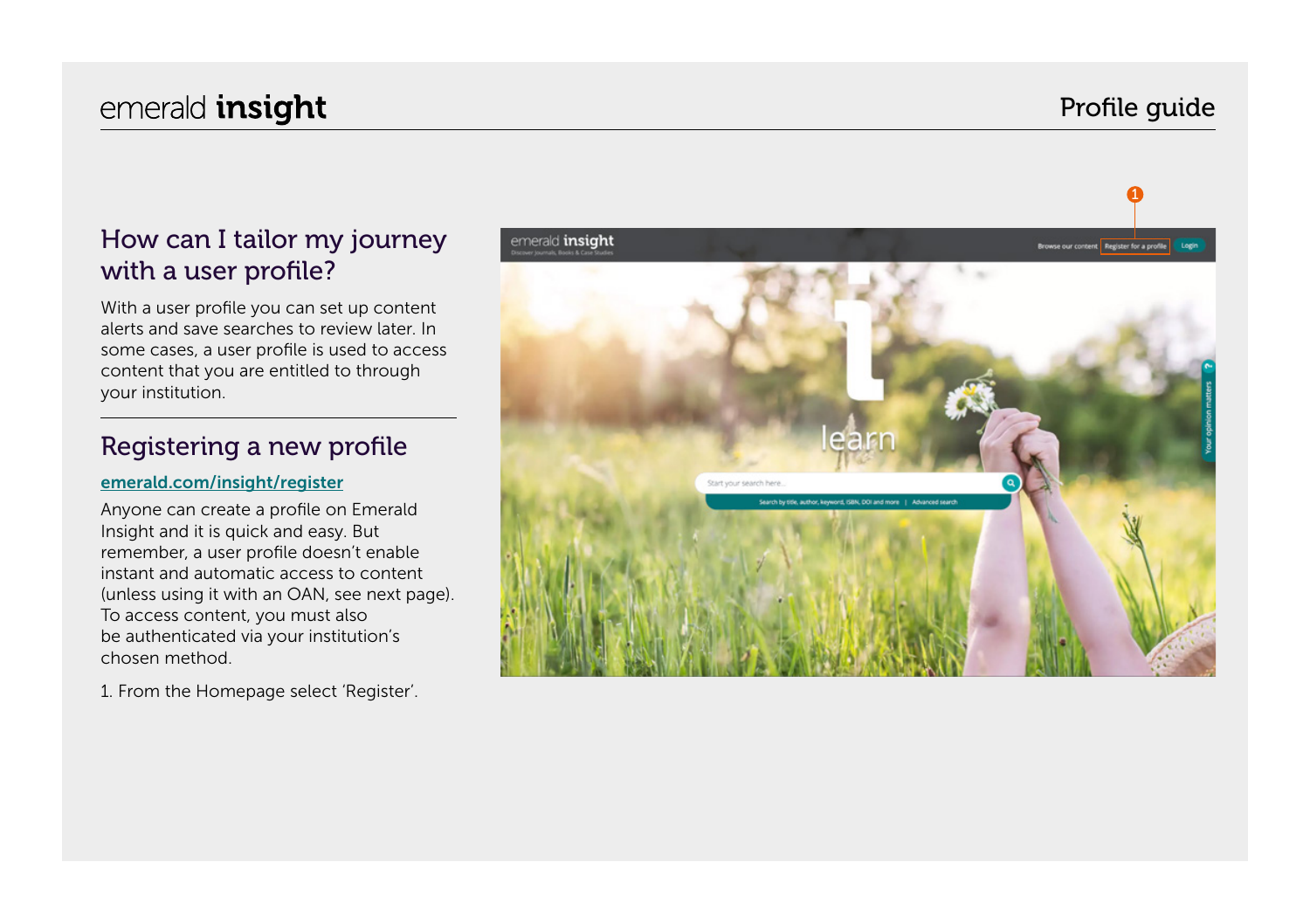## emerald **insight** emerald **insight** emeral contract to the extent of the extent of the extent of the extent of the extent of the extent of the extent of the extent of the extent of the extent of the extent of the extent of

#### Register a new profile continued…

- 2. Enter your details into the fields.
- 3. Enter your Organisation Access Number (if relevant, see below for more information on OANs).
- 4. Tick the box if you are happy to receive marketing emails.
- 5. This information describes what a user profile will enable you to do.
- 6. Tick the box to agree to our Terms & Conditions and Privacy Policy, then click 'Register'. You will see confirmation that an email is being sent to you. Then look for the activation email.

| Home / Register                                       |                                                                                                                                                                                                                                                                                                                                                                                                                                                                                                                                                                                                                                                                                                                                  | Creating a profile will enable you to:                                                                                                                                                                                                                                                                                                                                                                                                             |
|-------------------------------------------------------|----------------------------------------------------------------------------------------------------------------------------------------------------------------------------------------------------------------------------------------------------------------------------------------------------------------------------------------------------------------------------------------------------------------------------------------------------------------------------------------------------------------------------------------------------------------------------------------------------------------------------------------------------------------------------------------------------------------------------------|----------------------------------------------------------------------------------------------------------------------------------------------------------------------------------------------------------------------------------------------------------------------------------------------------------------------------------------------------------------------------------------------------------------------------------------------------|
| Register for an Emerald Profile                       |                                                                                                                                                                                                                                                                                                                                                                                                                                                                                                                                                                                                                                                                                                                                  |                                                                                                                                                                                                                                                                                                                                                                                                                                                    |
| out the fields below to create your very own account. | An Emerald Profile is a free service that allows you to customize your experience on our new platform. Fill                                                                                                                                                                                                                                                                                                                                                                                                                                                                                                                                                                                                                      | . Receive Table of Content (TOC) alerts, Expert<br>Briefings daily alerts and relevant notifications                                                                                                                                                                                                                                                                                                                                               |
| Name *                                                | Enter your name                                                                                                                                                                                                                                                                                                                                                                                                                                                                                                                                                                                                                                                                                                                  | · Save your searches<br>. Access the content you're entitled to by                                                                                                                                                                                                                                                                                                                                                                                 |
| Country                                               | Please select a country                                                                                                                                                                                                                                                                                                                                                                                                                                                                                                                                                                                                                                                                                                          | linking your Emerald profile to your<br>organisation's subscription via the addition of                                                                                                                                                                                                                                                                                                                                                            |
| Role                                                  | Please select one or more roles<br>٠                                                                                                                                                                                                                                                                                                                                                                                                                                                                                                                                                                                                                                                                                             | its 'Organisation Access Number' (DAN) to<br>your account.                                                                                                                                                                                                                                                                                                                                                                                         |
| Email Address *                                       | Enter your Email address                                                                                                                                                                                                                                                                                                                                                                                                                                                                                                                                                                                                                                                                                                         | · Share your ideas, test and provide feedback<br>on platform development                                                                                                                                                                                                                                                                                                                                                                           |
| Institution / place of work                           | Please select a place/institution                                                                                                                                                                                                                                                                                                                                                                                                                                                                                                                                                                                                                                                                                                |                                                                                                                                                                                                                                                                                                                                                                                                                                                    |
| Organisation Access Number<br>(Optional):             | Enter your 15 digit access number                                                                                                                                                                                                                                                                                                                                                                                                                                                                                                                                                                                                                                                                                                | Please note the following points before<br>creating a profile:                                                                                                                                                                                                                                                                                                                                                                                     |
|                                                       | Where you are interacting with us in a professional capacity we will<br>contact you by email about Emerald products and services that we think<br>you may be interested in. If you are interacting with us in your personal<br>capacity, please indicate below whether or not you are happy for us to<br>contact you in this way.<br>Yes, I'm happy for you to send me marketing communications to<br>the personal email address I have provided<br>You can read the full information about how we use personal data in<br>our Privacy Notice. You can simply click the 'unsubscribe' link in any<br>marketing email you receive from us if you don't want to receive them.<br>I have read and agree to the Terms and Conditions | · For subscribers: Please check with your library<br>first as this may not be an option for you.<br>Registering an OAN in your Profile will not<br>provide automatic access to the Teaching<br>Notes for Emerald's eCase Collections<br>. For guests: Please note that creation of a<br>Profile doesn't enable instant and automatic<br>access to all our content. We encourage you<br>to browse our growing collection of Open<br>Access content. |

#### Linking your profile to an Organisation Access Number (OAN) to access content

*An OAN is an access code provided by your librarian or organisation administrator. The code links your personal account to your institution or organisation so that you can access their Emerald resources off-campus or from home. In most cases, off-campus access*  will be automatically set up by your institution (for example, via Shibboleth, Open Athens or CASA), but if this cannot be arranged you will *need an OAN to access the resources. This will be provided by your library administrator.*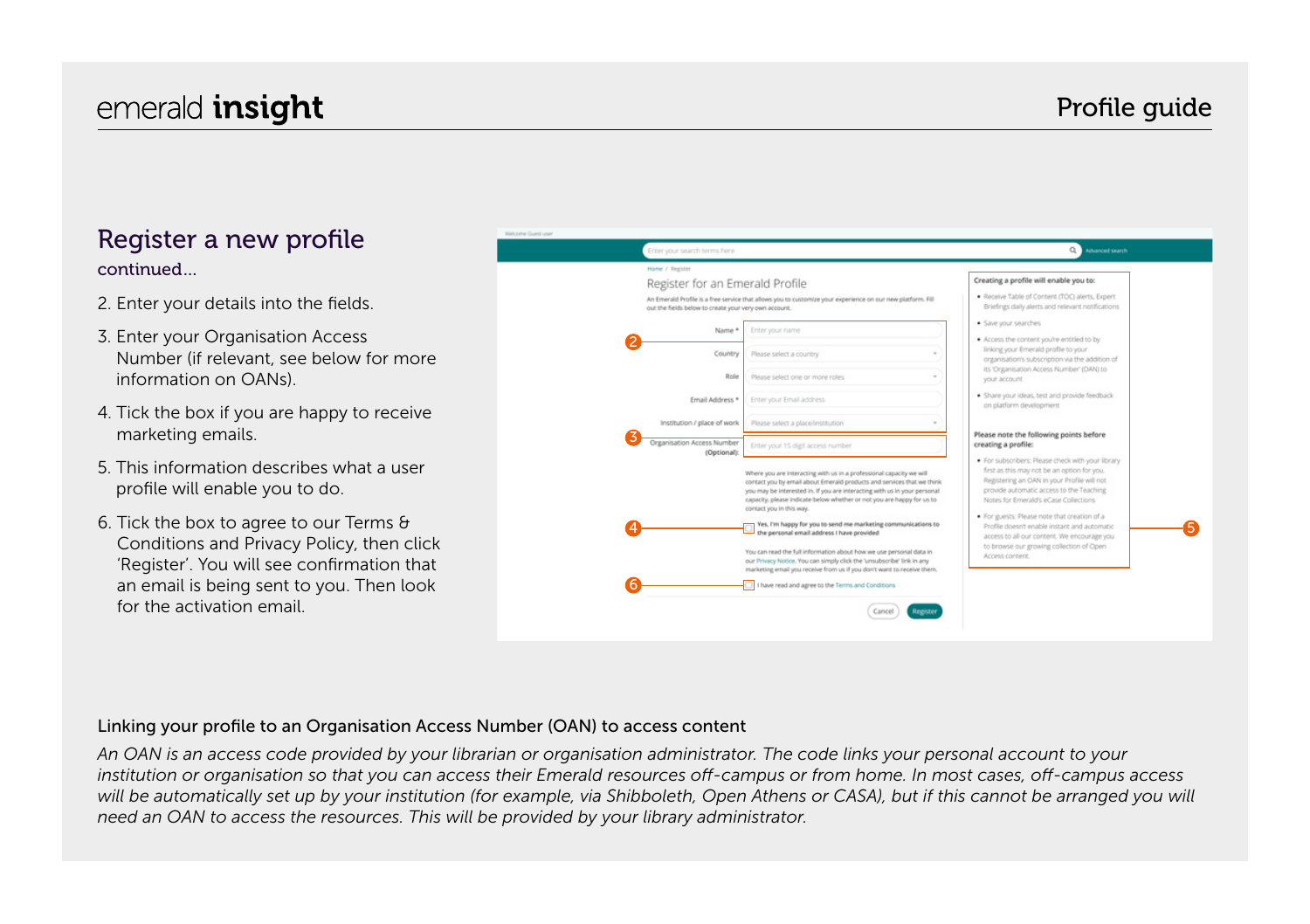#### Profile guide

#### Activation email

1. Click the 'Login' link to set and confirm your password.

You will automatically be redirected to emerald.com/insight and given the option to save your details.



# **Activate your Emerald Insight Profile**

Take advantage of your access to Emerald Insight. Please click the button below to set your password and login.

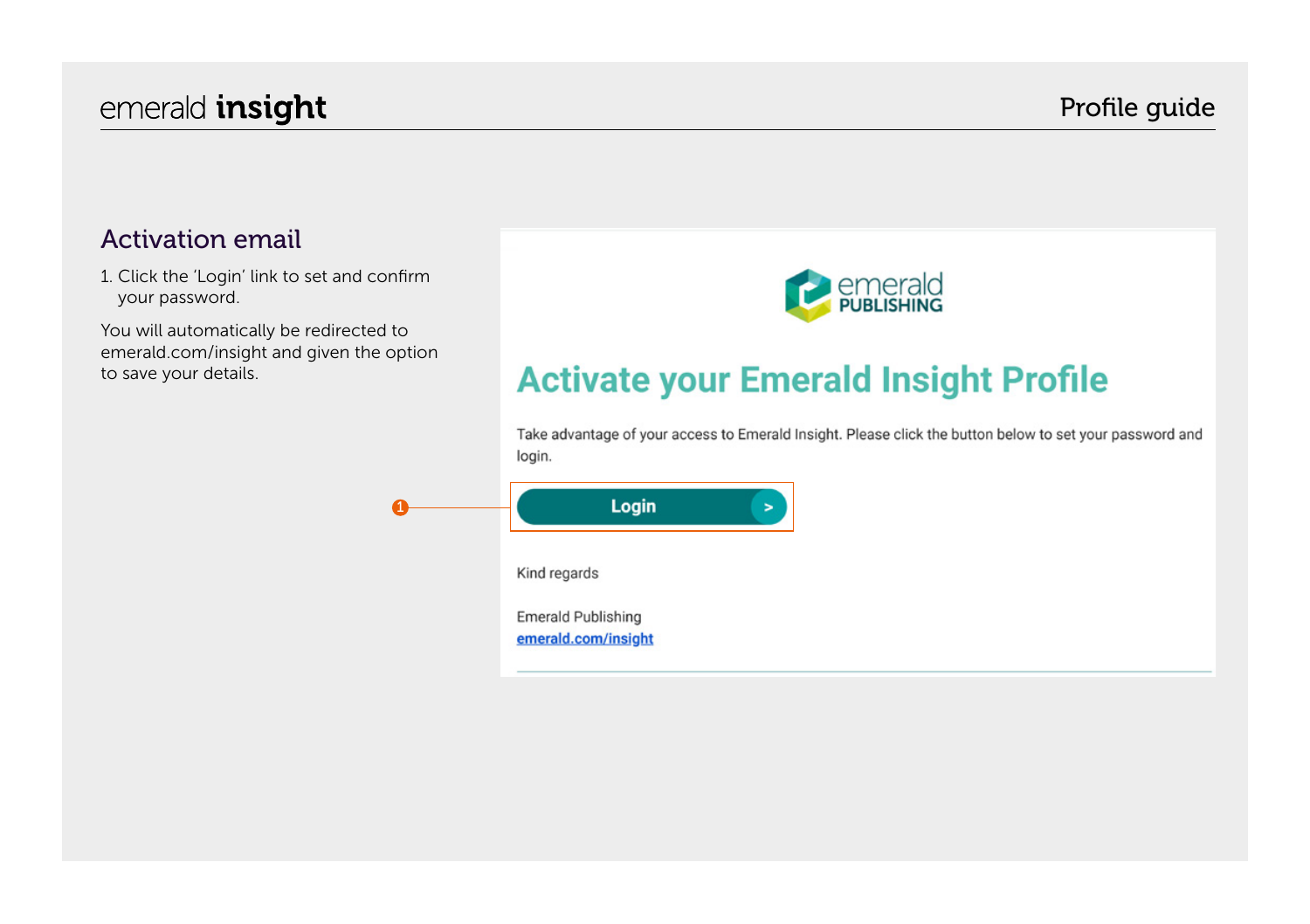## emerald **insight** emerald **insight** emerald **insight**

#### Login to your profile

#### [emerald.com/insight/login](https://www.emerald.com/login)

If you have selected 'Remember my email' and 'Remember my password' boxes when creating a user profile, then the login process will be much faster whenever you visit Emerald Insight.

All registered profiles on the previous emeraldinsight.com platform have been migrated along with the alert preferences that were previously selected. If you have not activated your profile on the new site, please go to emerald.com/login and select the 'Forgot your password' option to set a new password and reactivate your profile.

- 1. If you have previously selected to remember your email, this will automatically appear in the green box.
- 2. Otherwise, enter the same email address used to register your profile.
- 3. You can register profiles using multiple email addresses. Click the link to create a profile using a new email or view previously used logins.

|   | Access through your institution<br>Please select the button below to access via your<br>institutional login.<br>盫<br>Access through your institution        | Login to your profile<br>Please select the button below to login with your<br>profile details<br>Login with user account<br>e<br>address@institution.com<br>No profile? Register here   |
|---|-------------------------------------------------------------------------------------------------------------------------------------------------------------|-----------------------------------------------------------------------------------------------------------------------------------------------------------------------------------------|
|   | <b>Access through your</b><br>institution<br>Please select the button below<br>to access via your institutional<br>login.<br>侖<br>Access through your insti | Login to your profile<br>Please select the button below<br>to login with your profile details<br>Login to your profile<br>с<br>Login with registered email<br>No profile? Register here |
|   | Login to your profile<br>Enter your email address                                                                                                           | <b>Next</b>                                                                                                                                                                             |
| I | Remember my email Learn More                                                                                                                                |                                                                                                                                                                                         |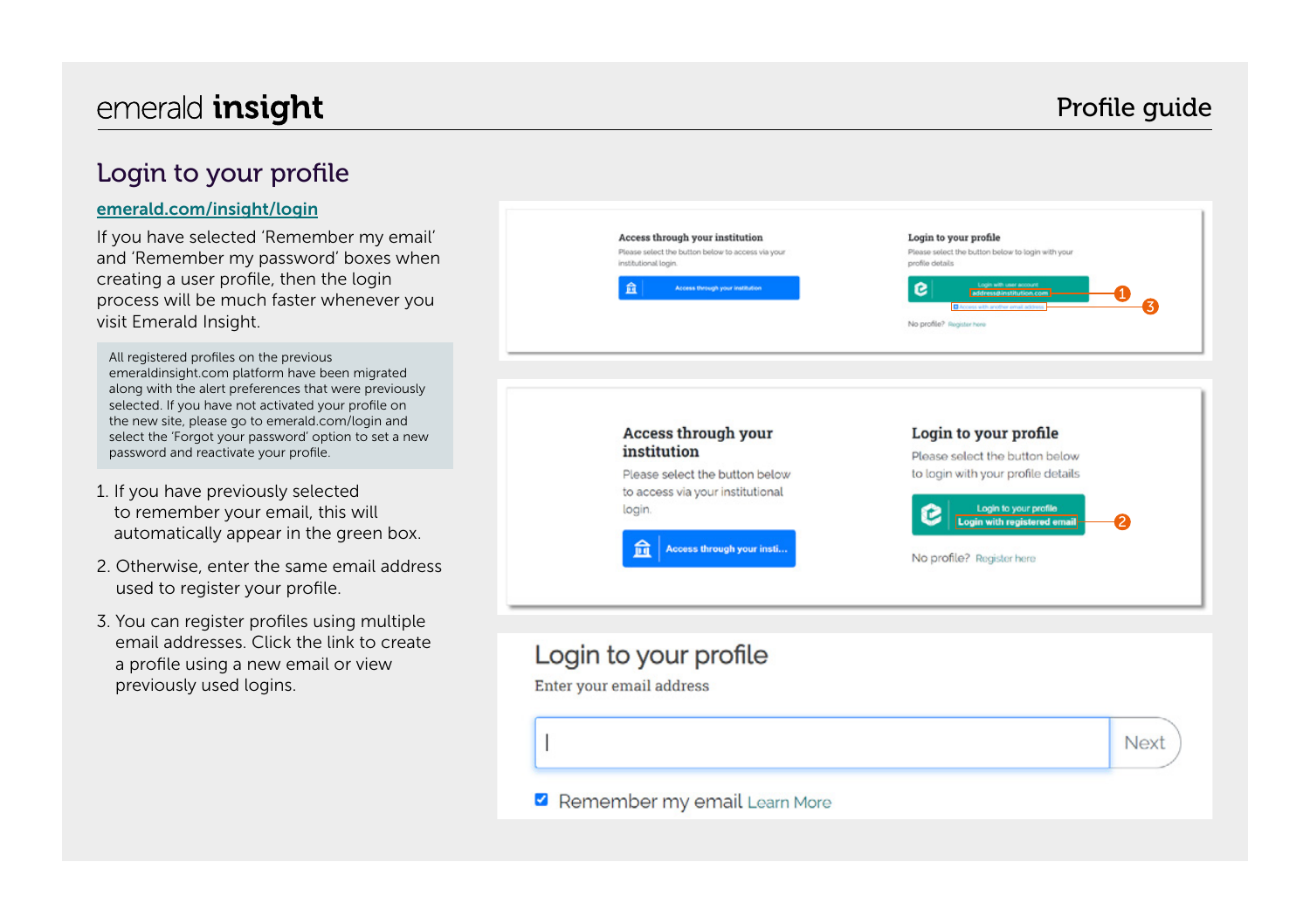#### Login to your profile

#### continued…

- 3. If you have also previously selected to remember your password, you will be automatically logged in after clicking the green box from the previous page.
- 4. Otherwise, enter your password when instructed.
- 5. If you forget your password, simply click the link to receive an email with your reset instructions.

| Enter password                                      |  |      |
|-----------------------------------------------------|--|------|
| Enter your password for email@institution.com below |  |      |
|                                                     |  | Next |
| C Remember my password Learn More                   |  |      |
| Forgot your password? Click here to reset it        |  |      |
|                                                     |  |      |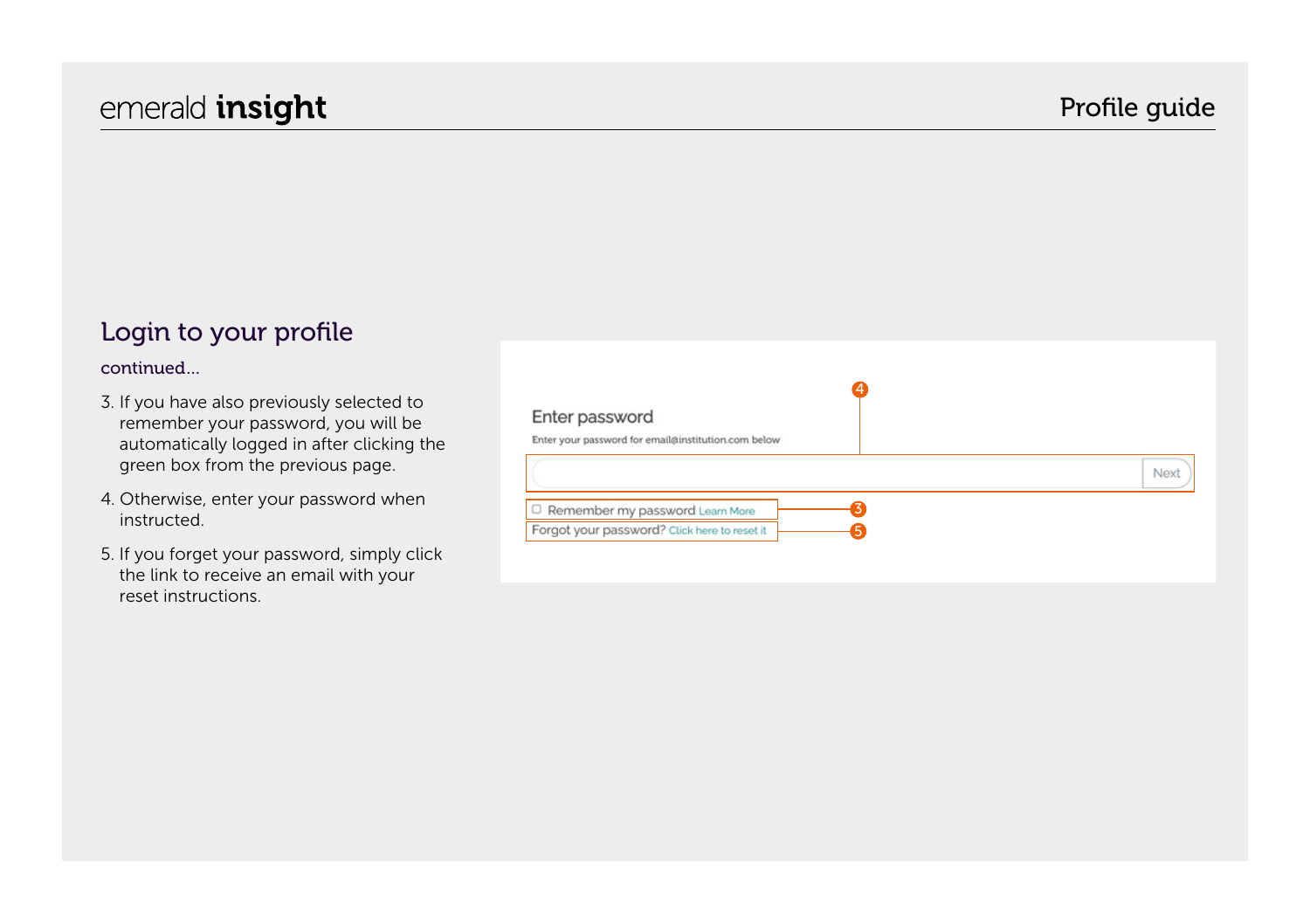## emerald **insight** emerald **insight** emeral contract to the extent of the extent of the extent of the extent of the extent of the extent of the extent of the extent of the extent of the extent of the extent of the extent of

#### Set up content alerts through your user profile

Use your profile to keep up to date with the latest journals, book series and Expert Briefings content without having to search or browse.

#### Journals and books content alerts

#### Ensure you are logged in to your user profile.

1. Browse all journals and book series until you find a title you want to set up an alert for.

#### [emerald.com/insight/browse/publications](https://www.emerald.com/insight/browse/publications)

You can also navigate back to journals and books from specific content returned by search.

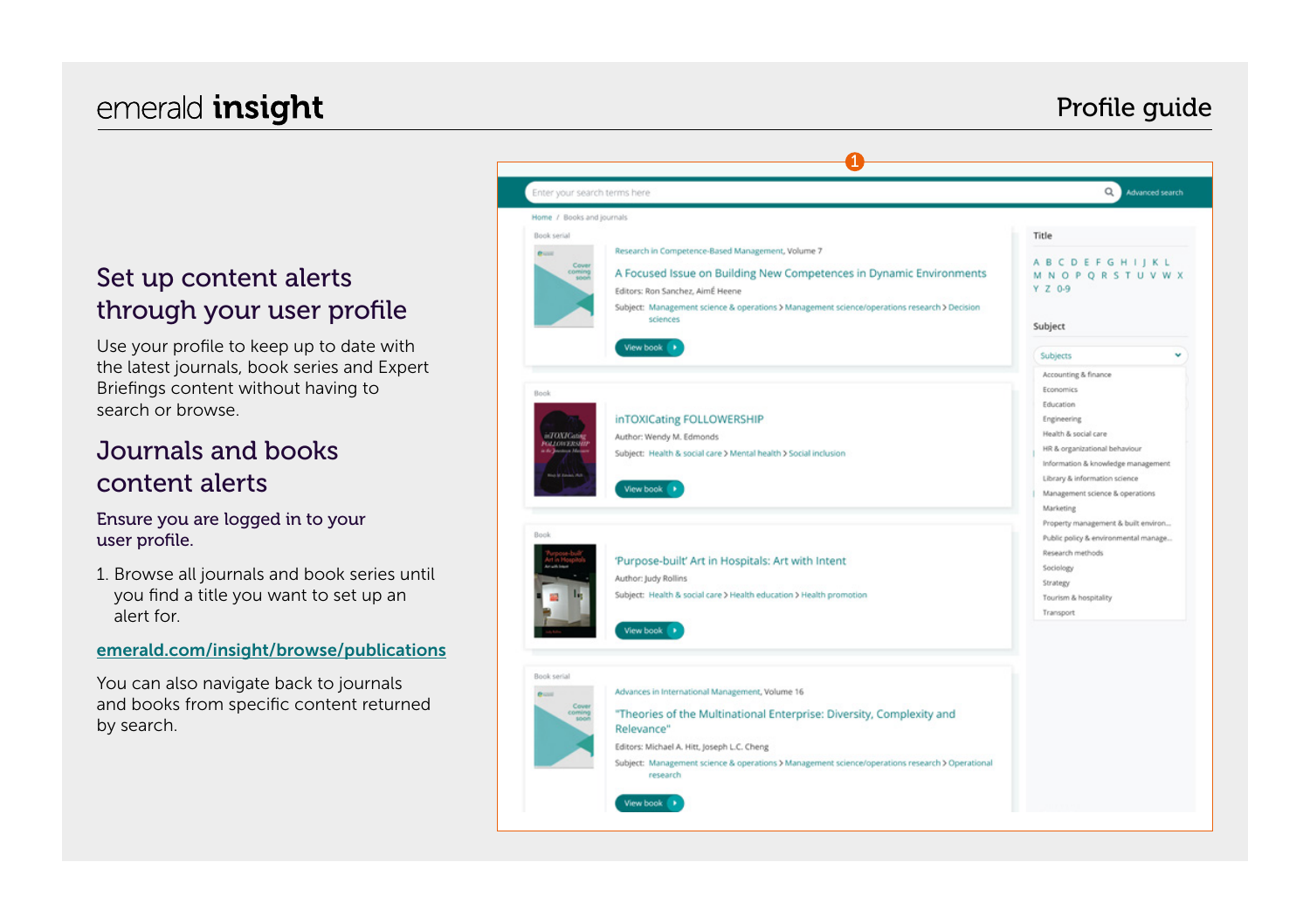### Profile guide

### Journals and books content alerts

#### continued…

On the table of contents page for your selected journal or book series, you will have the option to create an alert.

- 2. Click the 'Subscribe to table of content alerts' button to set up alerts.
- 3. This will turn the button white. If you choose to unsubscribe, just click the button again (from this point, you will stop receiving any further alerts).
- 4. You will receive an alert email as soon as new content is published for your selected titles.



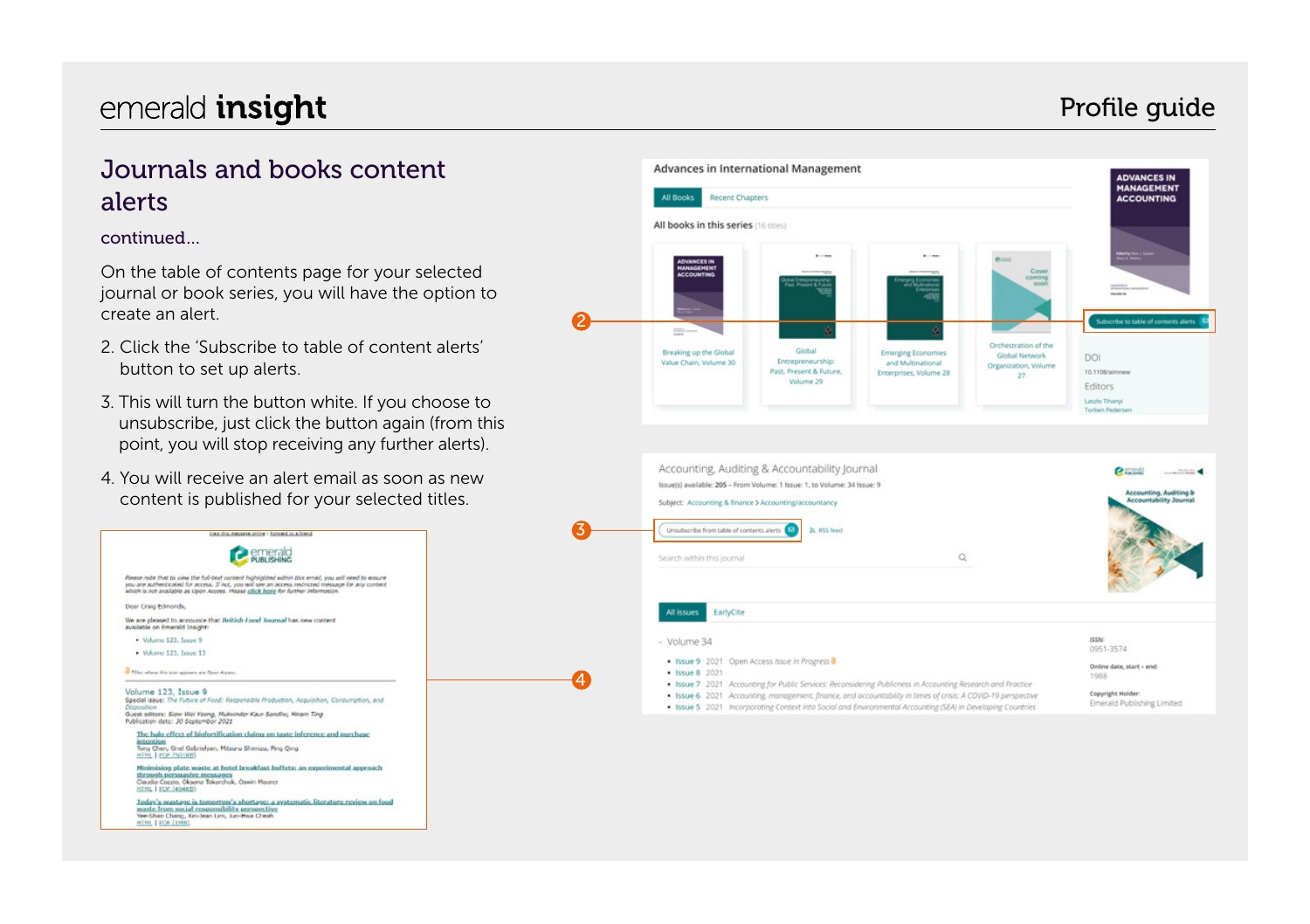### emerald **insight** emerald **insight** emerald **insight**

### Expert daily briefings email alerts

#### Ensure you are logged in to your user profile.

1. Visit [emerald.com/insight/content/](https://www.emerald.com/insight/content/briefings) [briefings](https://www.emerald.com/insight/content/briefings) and click the 'Subscribe' button to set up alerts. This will turn the button white. If you choose to unsubscribe, just click the button again (from this point, you will stop receiving any further alerts).

You will then begin to receive the Expert Daily Briefings email alert.

[View full Expert Daily Briefings guide](tk.emeraldgrouppublishing.com/exbr-alerts)

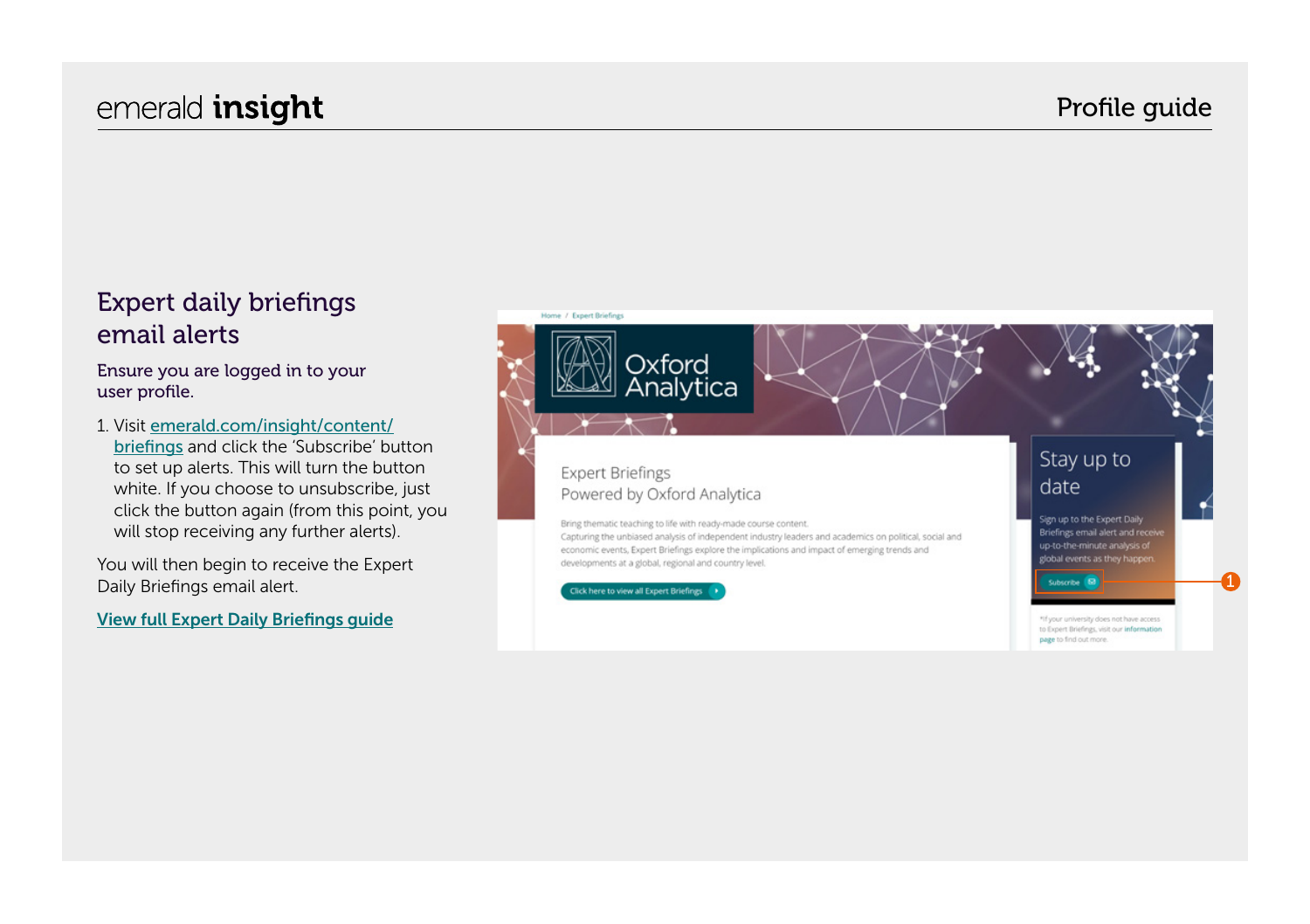### Profile guide

#### Manage your user profile

Within your profile area, you can review and unsubscribe to your alert preferences.

Click the 'Profile' link at the top of the page.

- 1. Within your profile area, you can view your full list of content alerts.
- 2. You can also change your password and add OANs (if relevant).

1

| Home / Profile                                                                                                                 |             |                                   |
|--------------------------------------------------------------------------------------------------------------------------------|-------------|-----------------------------------|
| Welcome to your Profile                                                                                                        |             |                                   |
| Personal Information                                                                                                           |             | Manage account                    |
| Please note, to edit the information below please contact our customer services via the following email<br>support@emerald.com |             | Α<br>Change password              |
|                                                                                                                                |             | as Add Organisation Access Number |
| Email<br>email@institution.com                                                                                                 |             |                                   |
| Organisation Access Number(s)                                                                                                  |             |                                   |
| Content Alerts                                                                                                                 |             |                                   |
|                                                                                                                                | Unsubscribe |                                   |
| Accounting, Auditing & Accountability Journal                                                                                  |             |                                   |
| Advances in Management Accounting                                                                                              | Unsubscribe |                                   |
| Journal of Accounting Literature                                                                                               | Unsubscribe |                                   |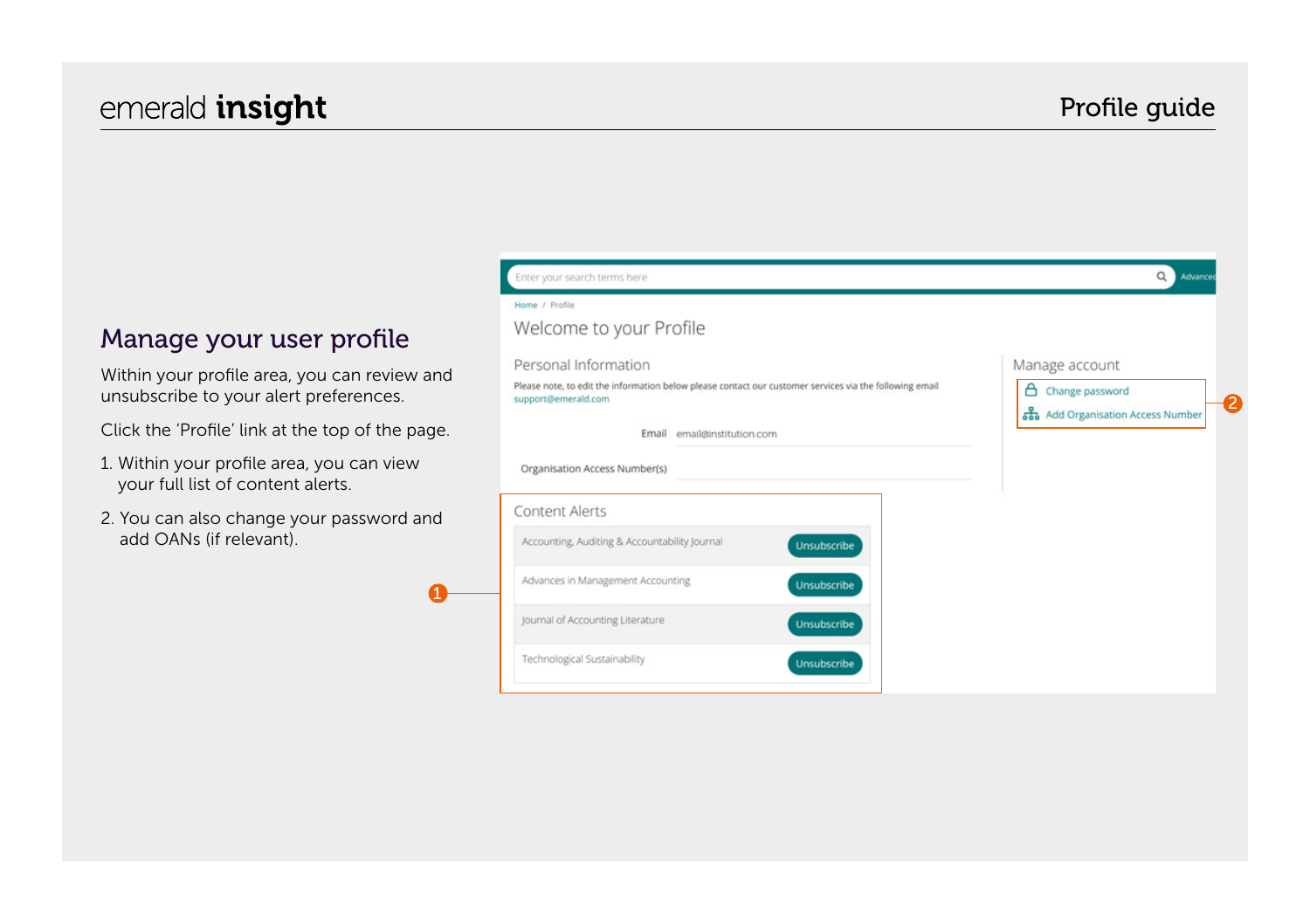#### Save searches through your user profile

The save search function is especially useful when search criteria used are complex. This allows you to save the results to review again later.

- 1. You can save any search by clicking on the 'Save this search' link.
- 2. Searches can be retrieved and managed with the 'Saved searches' link on the top navigation bar.

| sustainable development                                   | Q Advanced search + Save this search                                             |
|-----------------------------------------------------------|----------------------------------------------------------------------------------|
| Home / Search results                                     |                                                                                  |
|                                                           |                                                                                  |
|                                                           |                                                                                  |
| emerald insight<br>Doctver journals, Books & Case Studies | Browse our content. My products. Profile. Saved searches. (Light. 2) Chapter (C) |
| sustainable development                                   | $\alpha$<br>Advanced search + Save this search                                   |
|                                                           |                                                                                  |
|                                                           |                                                                                  |
|                                                           |                                                                                  |